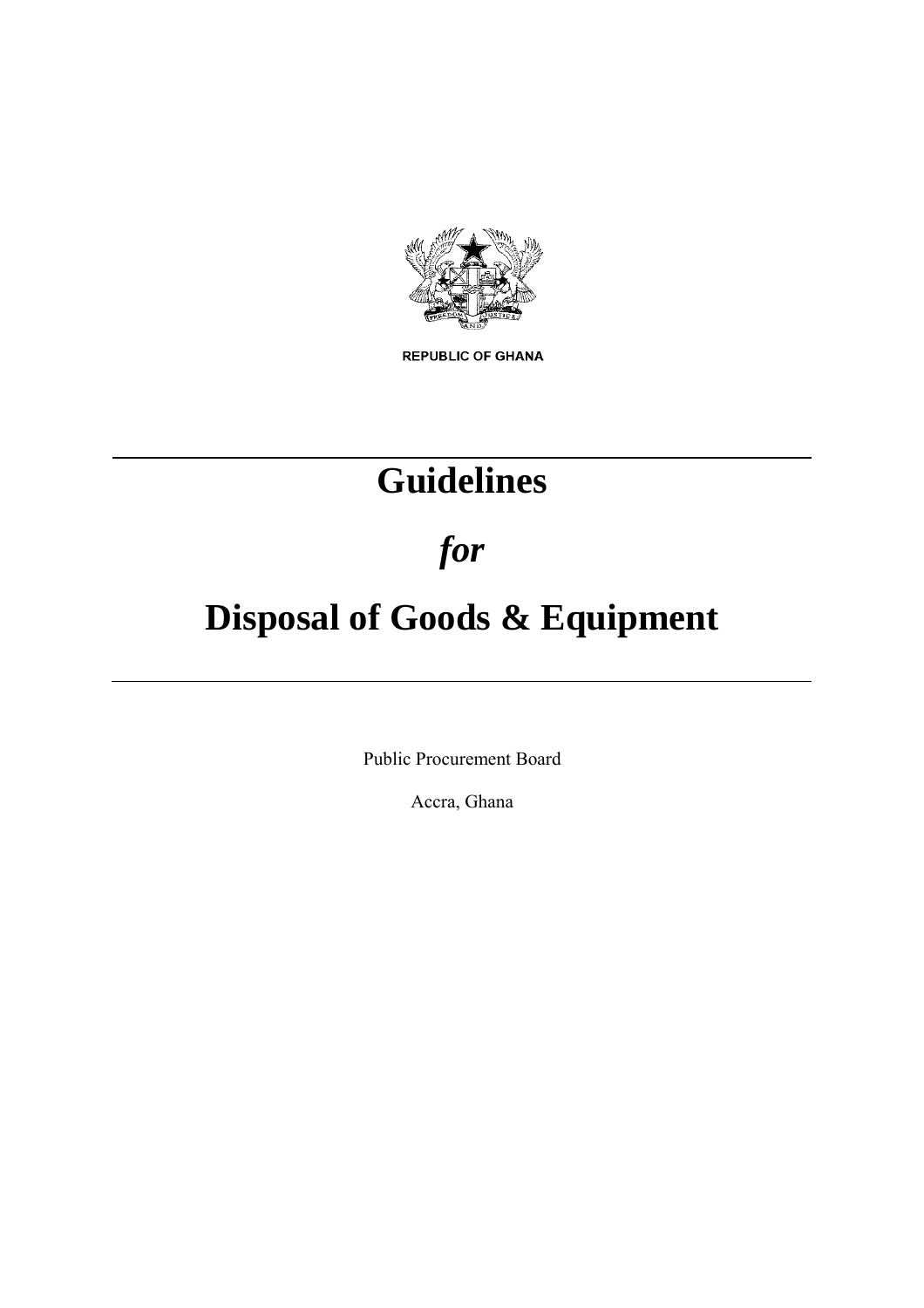### **Preface**

Procurement and disposal of goods and equipment by Procurement Entities under projects financed from the Public Funds of the Republic of Ghana, are carried out in accordance with the procedures laid down in the Public Procurement Act, 2003 Act (Act 663).

Each year, the Government of Ghana spends 18.2% to 25.5% of the country's Gross Domestic Product (GDP) on goods, services and works to assist in the effective delivery of services to the citizenry. A significant proportion of this expenditure is made on goods, many of which need to be disposed of when they become surplus to requirements. The expectation is therefore that procurement entities dispose of these goods in a manner that is efficient, consistent, equitable and seeks to achieve value for money in accordance with the principles of the Public Procurement Act as well as the Financial Administration Act.

In order to achieve this goal and provide the best possible outcome to the people of Ghana, Procurement Entities should:

- $\triangleright$  achieve the best available net return when selling;
- $\triangleright$  appropriately handle goods that require special consideration in their disposal;
- $\triangleright$  ensure that all disposal dealings are undertaken in a fair, transparent and accountable manner.

In addition, although open and effective competition should be sought at all times when disposing of goods, the effort involved in achieving this should be commensurate with the value of the goods being disposed of.

These Guidelines are designed to assist Procurement Entities to dispose of their surplus goods in an efficient, consistent, equitable and accountable manner. The Guidelines provide practical information on how to manage the disposal process and select the most appropriate disposal option.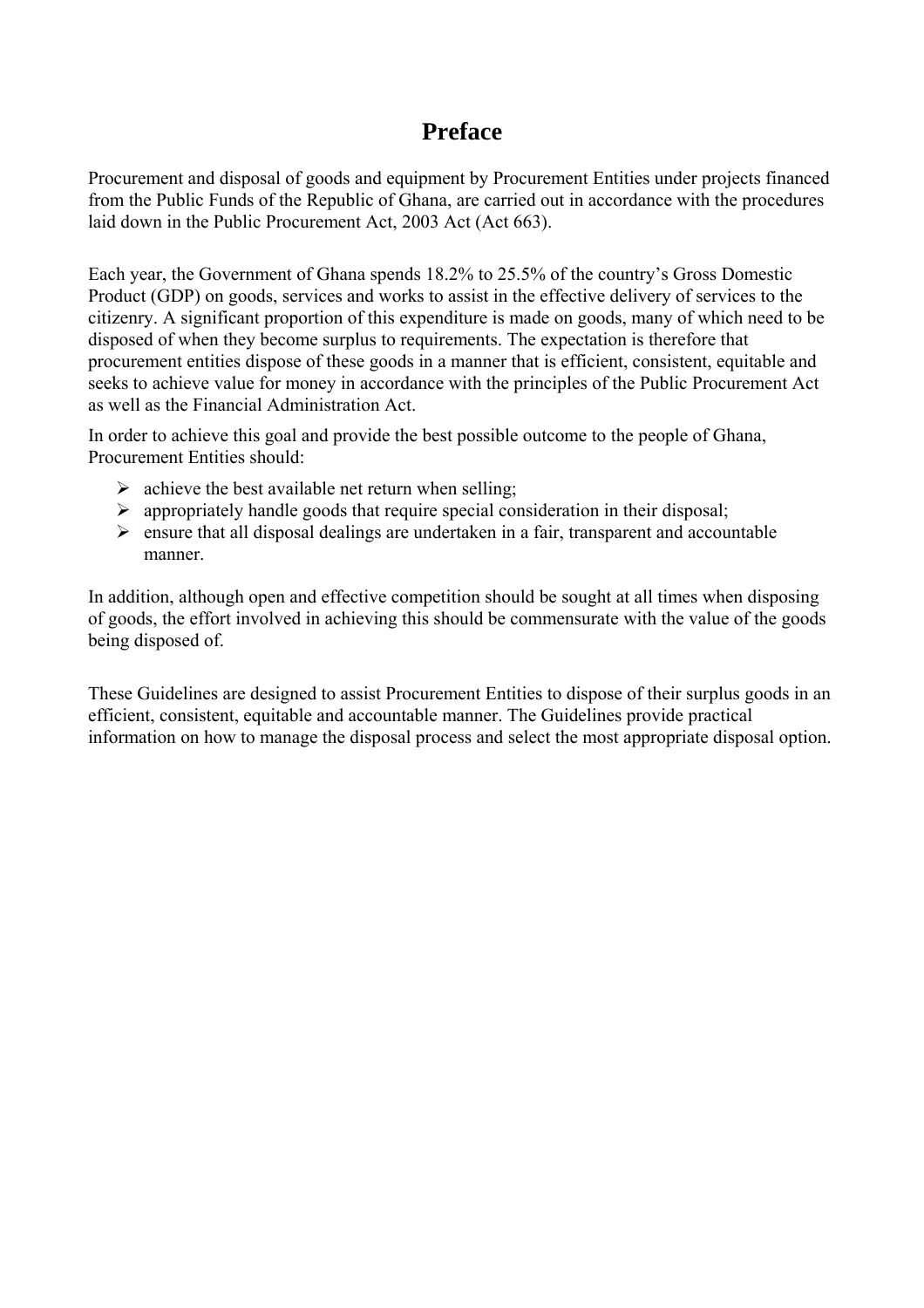#### TABLE OF CONTENT

- 1. General
- 2. Definitions
- 3. Reasons for disposal
- 4. Authority to dispose
- 5. Disposal Options
- 6 General Procedures for Disposal of Assets
- 7. Procedures for Tendering for Disposal of Assets
- 8. Special Provisions Relating to IT Equipment
- 9. Other Issues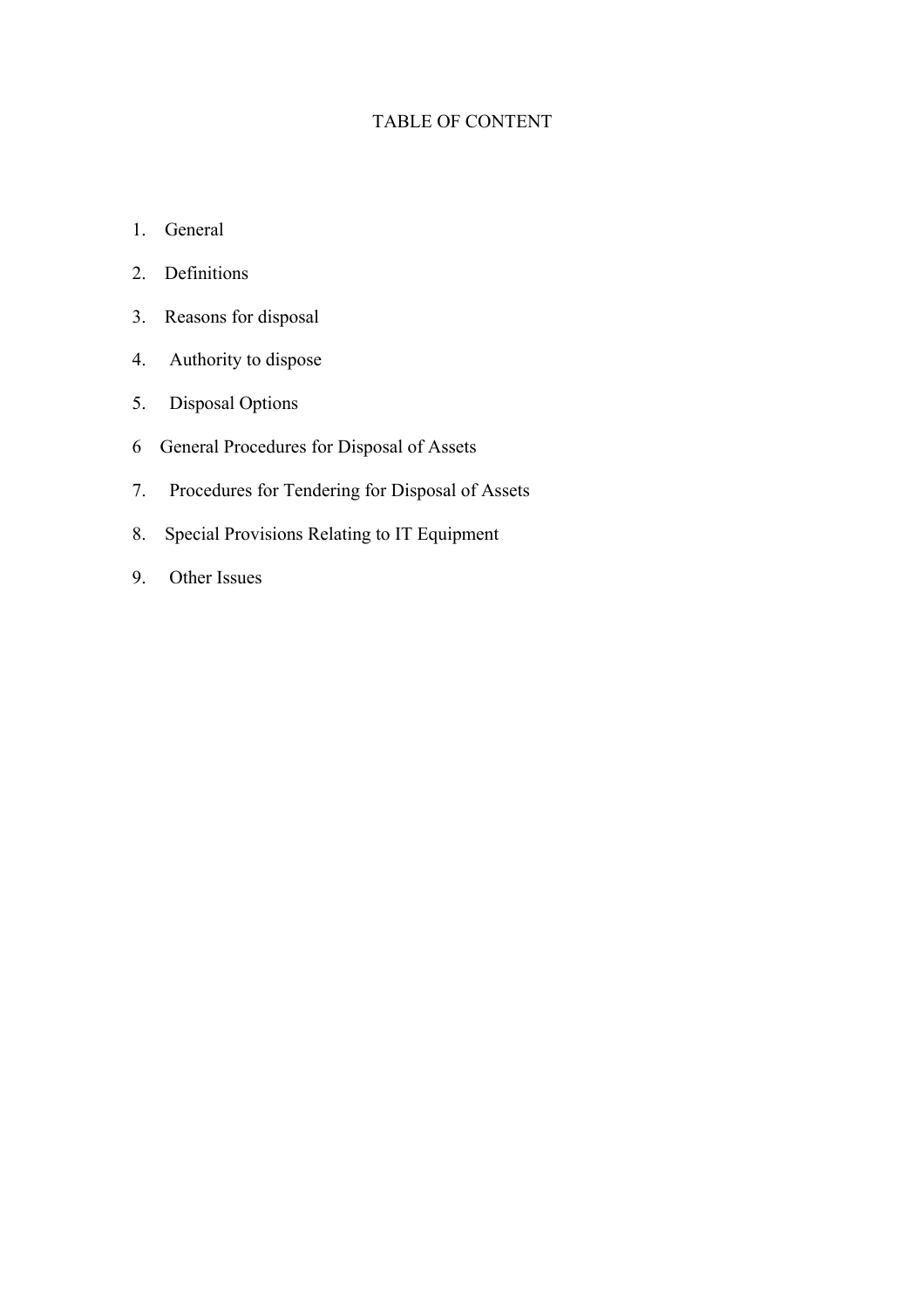#### **1. General**

**1.1** The purpose of this publication is to provide the means for the disposal of goods and equipment.

**1.2** The aim is to achieve the best possible outcome by gaining the best available net return when selling and to ensure that Procurement Entities are even-handed, open and honest in all dealings.

**1.3** The best value outcome to the Entity must be a major consideration when disposing of assets.

**1.4** Asset disposal decisions, and the reasons for taking them, should be documented. Not only does this assist in audit and other examinations, but it highlights successes and problems for future reference.

**1.5** Non-disposal of obsolete equipment only takes up space and deprives the Government of Ghana of income without any offsetting benefit. Procurement Entities are therefore encouraged to dispose of such equipment but goods should only be disposed of consistent with the processes set out in section 5

**1.6** Disposal should be based on a fair market value for each surplus item. The price established will be based on current market value and condition of the equipment.

**1.7** Consideration has been given to identifying the risks and the areas most susceptible to fraud and the guidelines are designed to be consistent with fraud prevention measures.

**1.8** In the interests of promoting probity, fair dealing and openness, Procurement Entities must not sell or otherwise transfer surplus assets to staff (or their relatives or friends) unless arising from a public competitive process ie. tendering or advertised sale which is open to the public. Where a member of the public and the staff member offer an equal price, the item must be sold to a member of the public.

The sale price must be the best market price and under no circumstances may goods be donated to staff.

**1.9** Many decisions in the disposal process require an assessment of the market value of an item. Such assessments should be undertaken by the Head of Procurement Entities upon competent technical advice. The Head should take into consideration the original purchase price, the age of the equipment, an assessment of the usefulness of the equipment and of its possible market value. Consultations with relevant departments are strongly recommended as Heads are accountable for asset disposal decisions.

**1.10** The policy is consistent with the requirements of the Public Procurement Act, 2003 (Act 663), Financial Administration Act, 2003 (Act 654) and Internal Audit Agency Act, 2003 (Act 2003) and other relevant regulatory requirements.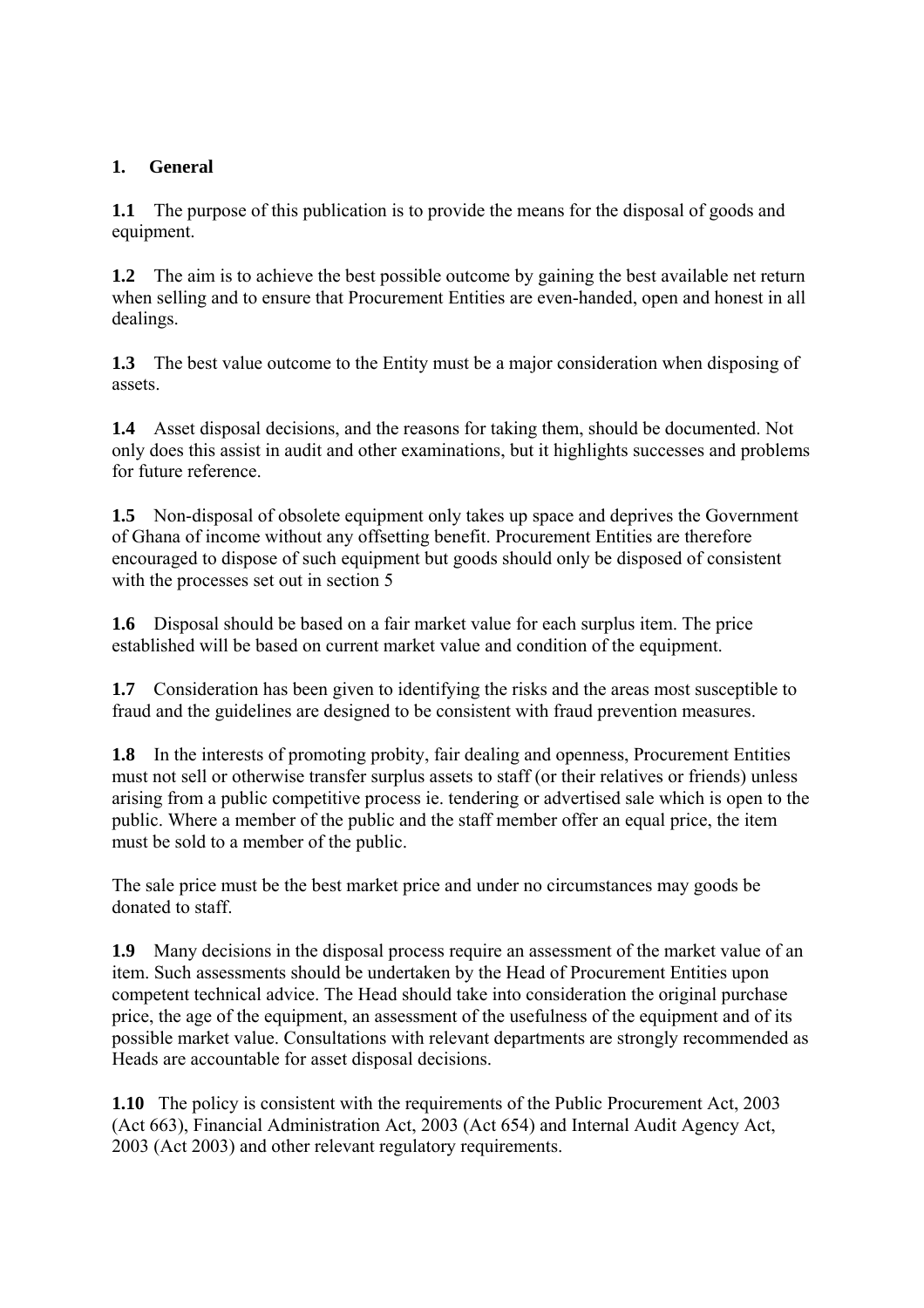#### **2. Definitions**

'Stores' applies to the terms 'asset(s)', 'stores', 'item(s)', 'equipment', 'furnishings' and 'goods' as used throughout this document and refers to an item with a useful life greater than 3 years or an original purchase value of up to GHC8.0b. It does not include buildings or other forms of fixed assets but may include building fittings.

'Entity' means Procurement Entity

'Head of Entity' means in relation to

- (i) the central management agencies and Ministries, the sector Minister;
- (ii) subvented agencies, the Director–General, Executive Director, Secretary or Chief Executive;
- (iii) the Regional Co-ordinating Councils, the Regional Minister;
- (iv) the District Assemblies, the District Chief Executive;
- (v) State Owned Enterprises, the sector Minister;

'Market Value' means the value of an item in the market place and is regardless of its initial purchase price or residual value.

#### **3. Reasons for disposal**

#### **Items can be available for disposal because they are:**

- $\triangleright$  required to be disposed of under a particular policy;
- $\triangleright$  no longer required due to changed procedures, functions or usage patterns;
- $\triangleright$  occupying storage space and not being needed in the foreseeable future;
- $\triangleright$  reaching their optimum selling time to maximise returns;
- $\triangleright$  no longer complying with occupational health and safety standards;
- $\triangleright$  found to contain hazardous materials; and/or
- $\triangleright$  beyond repair but able to be sold for scrap.

#### **4. Authority to dispose**

In accordance with the provisions of the Public Procurement Act, 2003 (Act 663)

- (i) The head of a procurement entity shall convene a Board of Survey comprising representatives of departments with unserviceable, obsolete or surplus stores, plant and equipment which shall report on the items and subject to a technical report on them, recommend the best method of disposal after the officer in charge has completed a Board of Survey form.
- (ii) The Board of Survey's recommendations shall be approved by the head of the procurement entity and the items shall be disposed of as approved.
- (iii) Where items become unserviceable for reasons other than fair wear and tear, such as through accident or expiry, a set procedure established by the Board for handling losses shall be followed before the items are boarded and disposed of.

#### 4.1 Board of Survey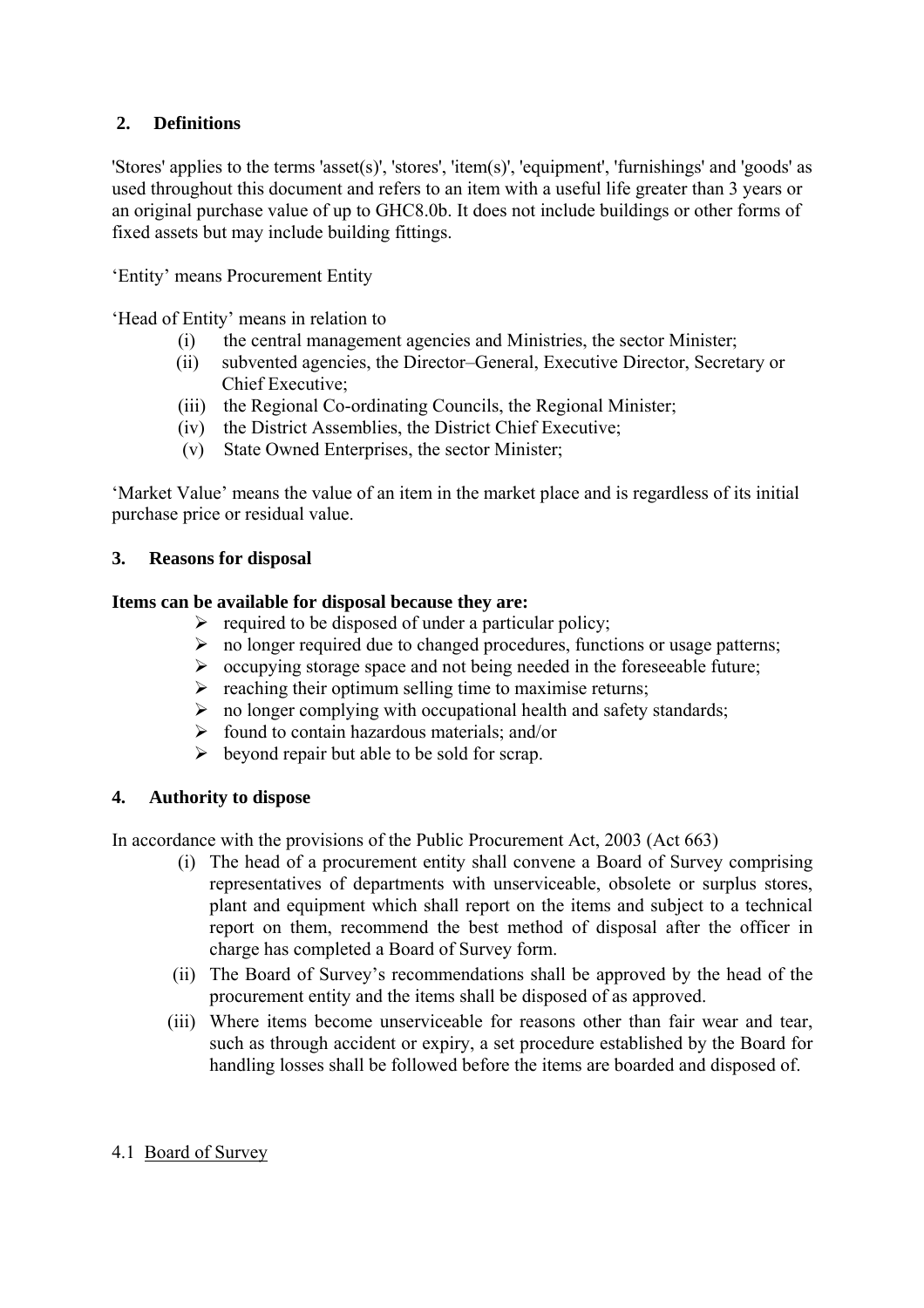A Board of Survey is a tool to be employed to identify assets for disposal. It must be appointed by the head of entity. It must consist of at least three persons, comprising at least one member who will have a technical knowledge of the property being considered and a Chairperson, who should not be directly associated with the assets listed for review. The Board's functions should include:

- carry out a physical inspection of the item $(s)$
- assess costs and benefits of disposal options
- recommend the best disposal option
- identify storage and transport issues
- complete a 'Disposal Form' and obtain appropriate approval
- undertake disposal process
- evaluate and review disposal process
- Approval for any disposal action should be obtained prior to undertaking such action;

In line with the above, Heads of Entities should be aware that:

- each entity is responsible for managing the disposal of its surplus assets;
- $\triangleright$  they are accountable for all decisions they take in the disposal process;
- $\triangleright$  they should take into account the costs of undertaking disposal activities;
- $\triangleright$  proper accounting and audit procedures should be observed and all decisions documented;
- $\triangleright$  agents engaged to undertake selling activities need clear instructions;
- $\triangleright$  special consideration should be given to items of potentially hazardous and pollutant stores likely to have an impact on the environment.

#### **5. Disposal Options**

Disposal of obsolete and surplus items shall be by

- (i) transfer to government departments or other public entities, with or without financial adjustment;
- (ii) sale by public tender to the highest tenderer, subject to reserve price;
- (iii) sale by public auction, subject to a reserve price; or
- (iv) destruction, dumping, or burying as appropriate.

Choice of the most appropriate disposal option will normally be influenced by the nature of the goods for disposal and by their location and market value.

In all cases, assets disposed of must be reported and subsequently removed from the asset register.

A more detailed description of each disposal option is set out below:

#### **5.1 Tender**

Tendering procedures for disposal are detailed in section 7 below.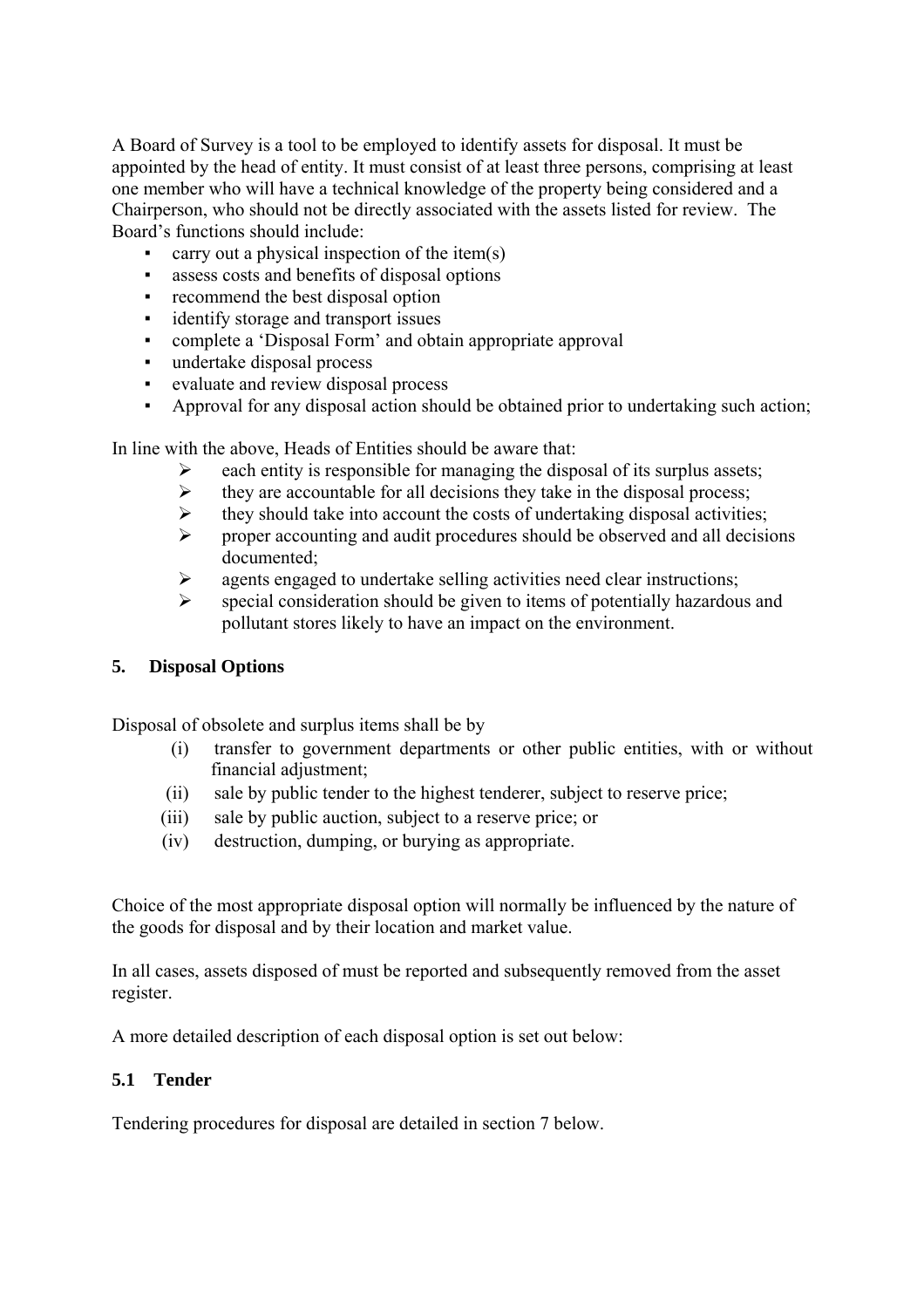Items with an initial cost of GHC50m or more must be disposed of by public tender unless the item is more than 10 years old.

Other items may be disposed of by tender where the items are known to have a market value but the amount is unclear.

Tendering is the most expensive disposal procedure and should only be undertaken where there is a clear net return to the Entity from such a process.

### **5.2 Sale**

Sale involves assigning a price to the item(s) and publicising the items availability for sale and the price in a suitable manner. This may range from a newspaper advertisement to a general email notice.

To ensure a fair price is paid, an independent person (outside the Entity concerned and with appropriate expertise eg. Information Technology Services in the case of computers) should be involved and confirm that the sale price is appropriate.

Prospective buyers should be given adequate opportunity to inspect the goods prior to sale. Collection or forwarding of the goods is normally contingent on the presentation to the Entity of evidence of payment of the sale price.

The item may on receipt of an offer, be sold to the first person to make such an offer.

#### **5.3 Public Auction**

An Entity may in some circumstances engage an agent (auctioneer) to undertake the disposal by sale of goods by public auction.

Where an auctioneer is to undertake sales on behalf of the Entity by public auction, it is important to advise the auctioneer, in writing, of the Entity's instructions relating to the sale. Information might include timeframe for sale, target revenue, condition and location of assets, reserve price, and end-user restrictions.

This advice is the formal agreement or contract with the auctioneer and constitutes the authority for the auctioneer to undertake the sale in accordance with the Entity's requirements. The advice should be signed by the Head of Entity.

#### **5.5 Transfer To Another Procurement Entity**

In some cases, an asset may have no use for one Entity but may be of value to another Entity. In such case, the asset may, with the agreement of both Entities be transferred. Such transfer may be at no cost to either Entity or entail a fee or price negotiated by the two Entities concerned.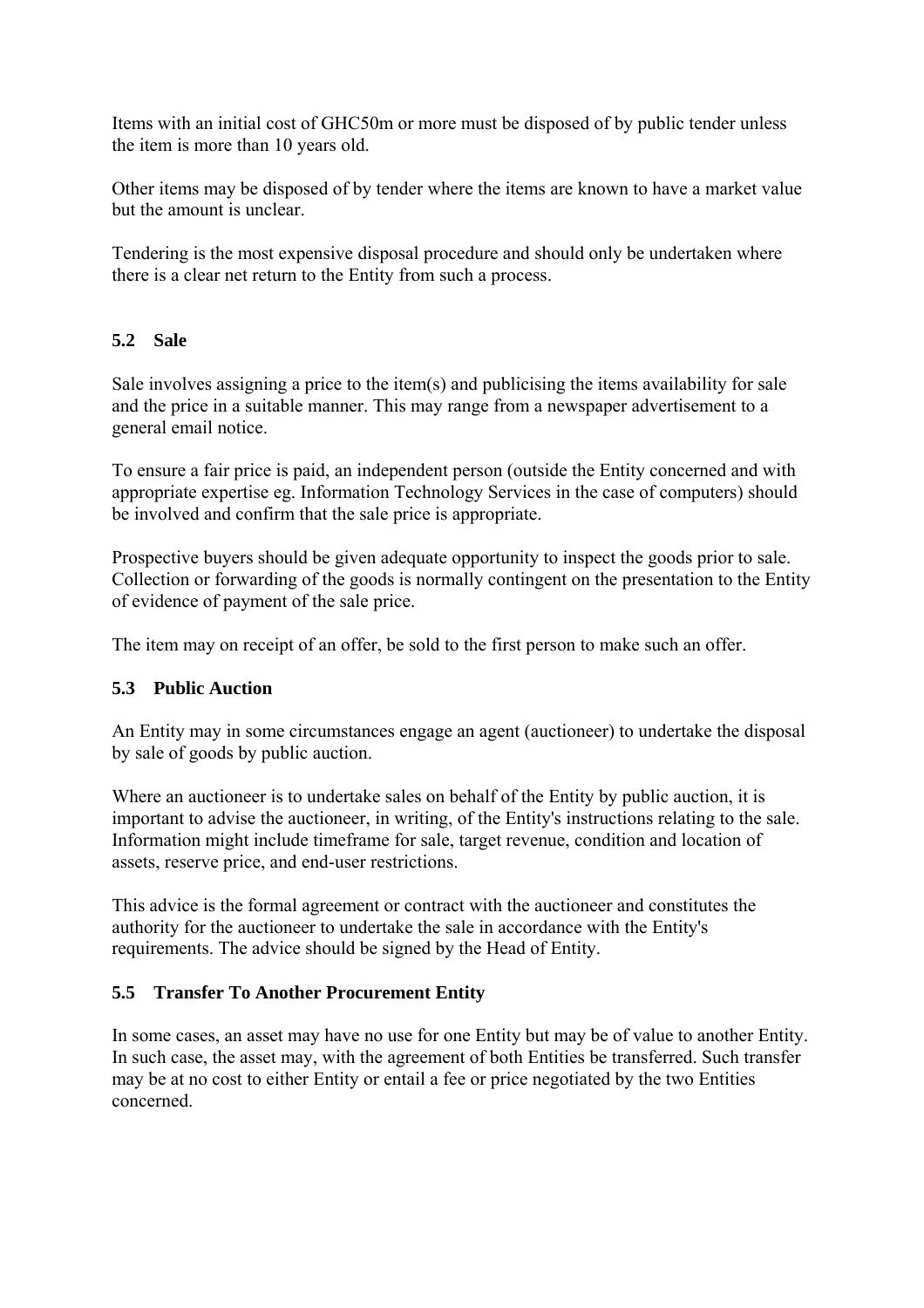When evaluating the appropriateness of this option, it is important to consider whether the surplus goods can be of use to another procurement entity. This means that the seller of the goods must begin looking for potential buyers as soon as it is known that they will be surplus.

It should be noted that some procurement entities might have indicated an interest in certain types of surplus goods. One such example is a desire to obtain information technology equipment for educational purposes.

If a procurement entity has a preference for a particular surplus item, they need to promote this intention themselves and ensure that the arrangement is effectively managed. If an appropriate opportunity arises, entities are encouraged to consider this option and contact the relevant procurement entity.

#### **5.6 Destroyed or Cannibalised Plant and Equipment**

Items with no market value and no use to any other Entity may be destroyed in an appropriate and safe manner.

An 'Asset Disposal' Form must be completed and authorised by the Head of Entity and forwarded for updating the assets register

#### **6 General Procedures for Disposal of Assets**

Annex A presents a flowchart for the asset disposal process. The key actions with their associated checklists are detailed as follows:

#### **6.1 Determine the market value of the asset**

Valuation can play an important part in the effective and efficient disposal of goods as it provides an important reference point to help procurement entities select the most appropriate disposal option.

The most accurate determination of value is always what the competitive market is prepared to pay. In addition to this, there are a number of agents who could provide procurement entities with expert valuations to ensure that the seller's expectations from sales are realistic. It is suggested, however, that entities only engage the services of an agent if the goods are of sufficient value.

It is important to be aware that in some cases, valuers may apportion a value on a good that is based on their replacement cost (for insurance purposes). It should be recognised that this value will often be considerably more than what will eventually be realised at sale. Alternatively, valuers can claim that goods have nil book value after depreciation when in fact they could realise a considerable sum at sale. It is therefore recommended that entities identify an appropriate type of valuation and instruct the valuer accordingly.

The basis for evaluation should always be market value taking into account that assets should be sold 'as is, where is' without warranties.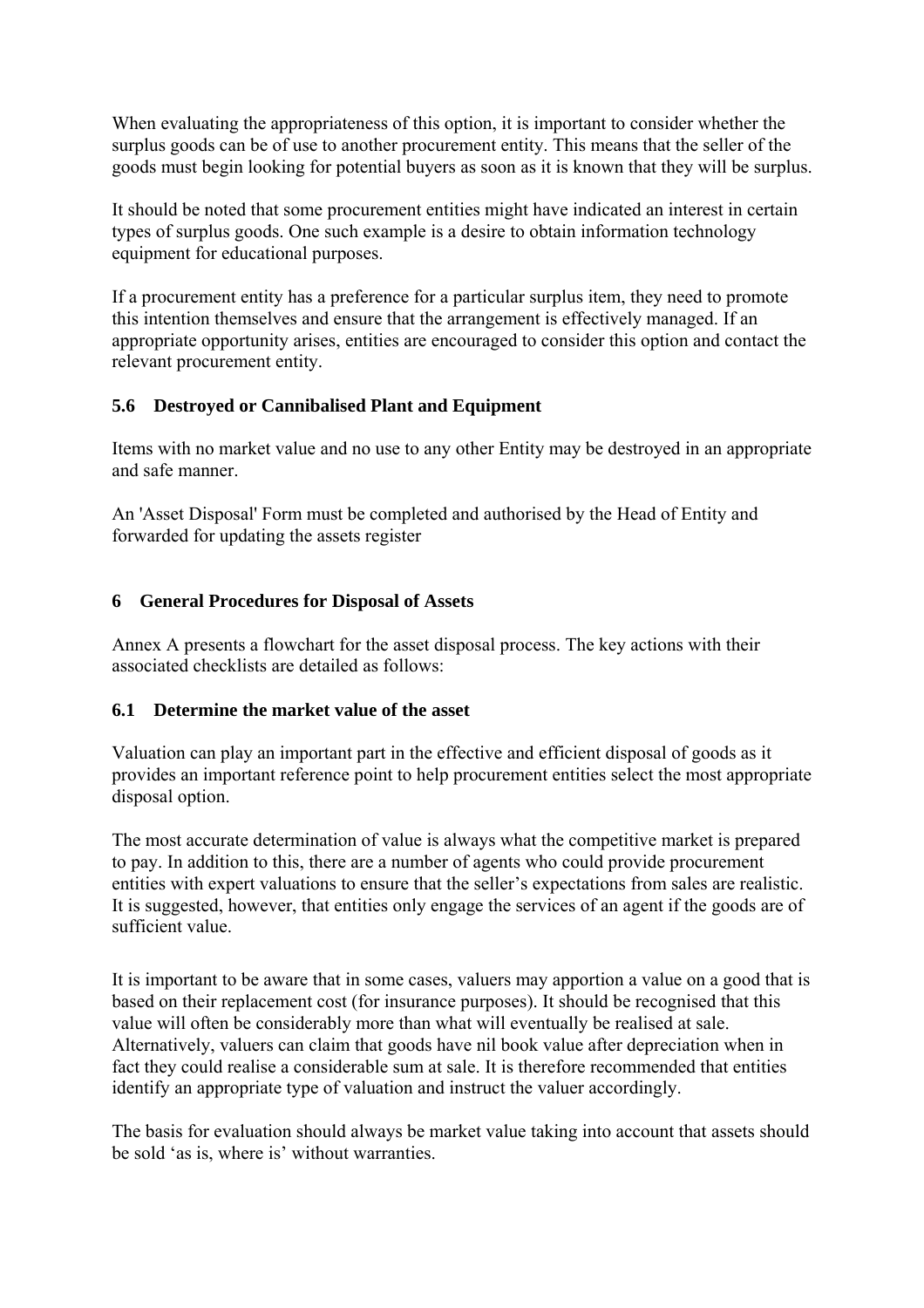#### **6.2 Evaluate the best disposal option**

When selecting the most appropriate method of disposal, it is important that procurement entities carefully evaluate each option. This can be achieved by identifying the costs and benefits of each option and linking them to the particular requirements of the disposal.

Procurement Entities are encouraged to plan their evaluation carefully, and employ tools that enable a systematic examination of each option (ie table, matrix). To assist the evaluation, there are a number of costs and benefits that have already been identified. These are listed in Table 1.

| <b>BENEFITS</b>                                | <b>COSTS</b>                                             |  |  |  |
|------------------------------------------------|----------------------------------------------------------|--|--|--|
|                                                |                                                          |  |  |  |
| Transfer                                       |                                                          |  |  |  |
| Achieves market price                          | May not achieve maximum price                            |  |  |  |
| Achieves value for money                       | Requires considerable effort                             |  |  |  |
| Enables efficient disposal                     |                                                          |  |  |  |
| Process is transparent                         |                                                          |  |  |  |
| <b>Inviting Competitive Offers</b>             |                                                          |  |  |  |
| Achieves value for money                       | Resource intensive                                       |  |  |  |
| Process is transparent                         | Requires advertising                                     |  |  |  |
| Process is open and competitive                | Delays may result from appeals or a failure to           |  |  |  |
| Achieves maximum return                        | finalise purchase                                        |  |  |  |
| Tenderers may be vetted                        |                                                          |  |  |  |
| Auction                                        |                                                          |  |  |  |
| Enables efficient disposal<br>$\blacksquare$   | Requires transporting goods to auction                   |  |  |  |
| Process is open and competitive<br>٠           | May take considerable time to dispose of                 |  |  |  |
| Achieves maximum return<br>$\blacksquare$      | goods or may be left with undisposed goods               |  |  |  |
| Costs are known prior to disposal<br>п         | Items may not be shown at real value                     |  |  |  |
| Procurement entity uses minimal<br>п           | Buyers may enter into anti-competitive<br>$\blacksquare$ |  |  |  |
| resources                                      | practices                                                |  |  |  |
| Effective disposal for spare parts, scrap<br>٠ | No control over who purchases goods                      |  |  |  |

|  |  | Table 1: Disposal method matrix* |  |
|--|--|----------------------------------|--|
|  |  |                                  |  |

*\* Please note that this list is not definitive and the benefits and costs identified are not exclusive to each option. Procurement entities are encouraged to add to it over time*

#### **6.3 Selection Of Preferred Disposal Option**

When selecting the preferred option for disposal, it is important to consider a range of factors that will impact on the disposal process. This requires the disposal to be carefully planned, allowing each option to be properly evaluated.

Factors to consider include:

- $\triangleright$  the type and condition of the surplus goods;
- $\triangleright$  whether there have been any offers from other public authorities;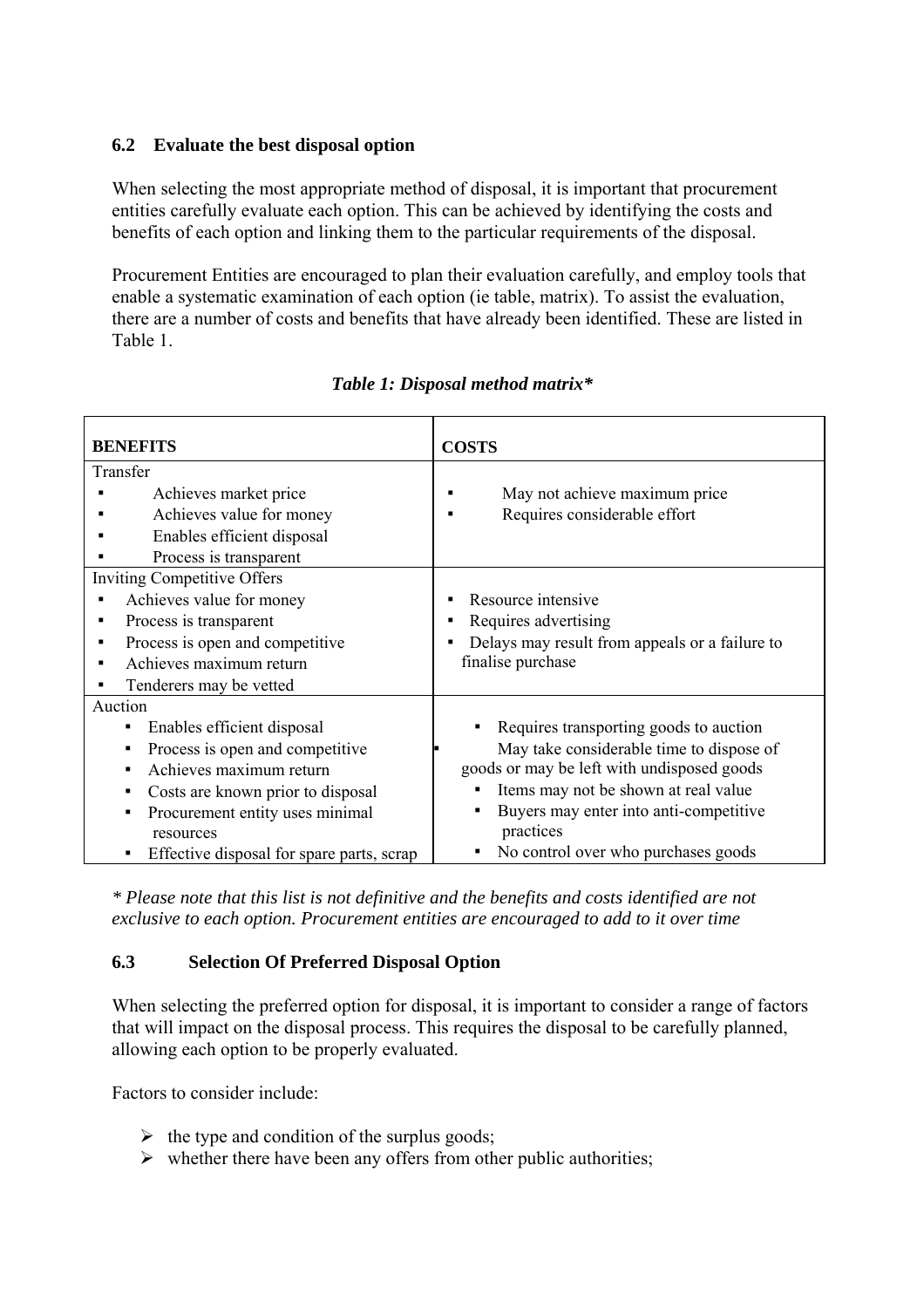- $\triangleright$  the nature of the recipient market;
- $\triangleright$  time and resource issues;
- $\triangleright$  the costs and benefits provided by each disposal option.

#### **6.4 Preparation Of Goods For Disposal**

Procurement Entities should ensure that goods for disposal do not contain material that is not intended for disposal. In order to avoid embarrassment or legal liability, it is important to ensure that all appropriate checks are made.

A failure to do this could result in:

- $\triangleright$  material being misused or used for fraudulent purposes;
- $\triangleright$  classified information being leaked;
- $\triangleright$  privacy legislation being breached.

Material that should be cleared includes stationery (particularly printed stationery), computer software, records, files, papers, whiteboards and hazardous stores.

Ensuring that surplus goods prepared for disposal have been properly cleared will help maintain the integrity of the procurement entity and the Government in general.

It may also be beneficial to perform minor repairs on some goods prior to their disposal. This decision should be based on whether it will make the goods more saleable and provide an increase in the return that is greater than the cost required to perform the repairs.

Finally, it is important that goods are kept in a secure location and not used following inspection. This will ensure that goods maintain their condition, reducing the likelihood of complaints from tenderers.

#### **6.5 Disposal Of Goods**

Once a procurement entity has selected the preferred option and made all necessary arrangements, the goods may be disposed of. It is important that the entity manages the disposal process effectively, ensuring that responsible officers or service providers undertake the disposal in the manner prescribed.

It is also important that the entity properly accounts for all disposals in the asset register.

#### **6.6 Treatment Of Revenue From Disposal**

Proceeds from the disposal of goods by sale should be dealt with as per the *Financial Administration Act, 2003 (Act 654) and the Internal Audit Agency Act, 2003 (Act 658) and other relevant regulatory requirements.* 

#### **6.7 Review Of Disposal Process**

To ensure that disposals are undertaken in an efficient, consistent and equitable manner, it is important that procurement entities evaluate the process and outcome of each disposal. This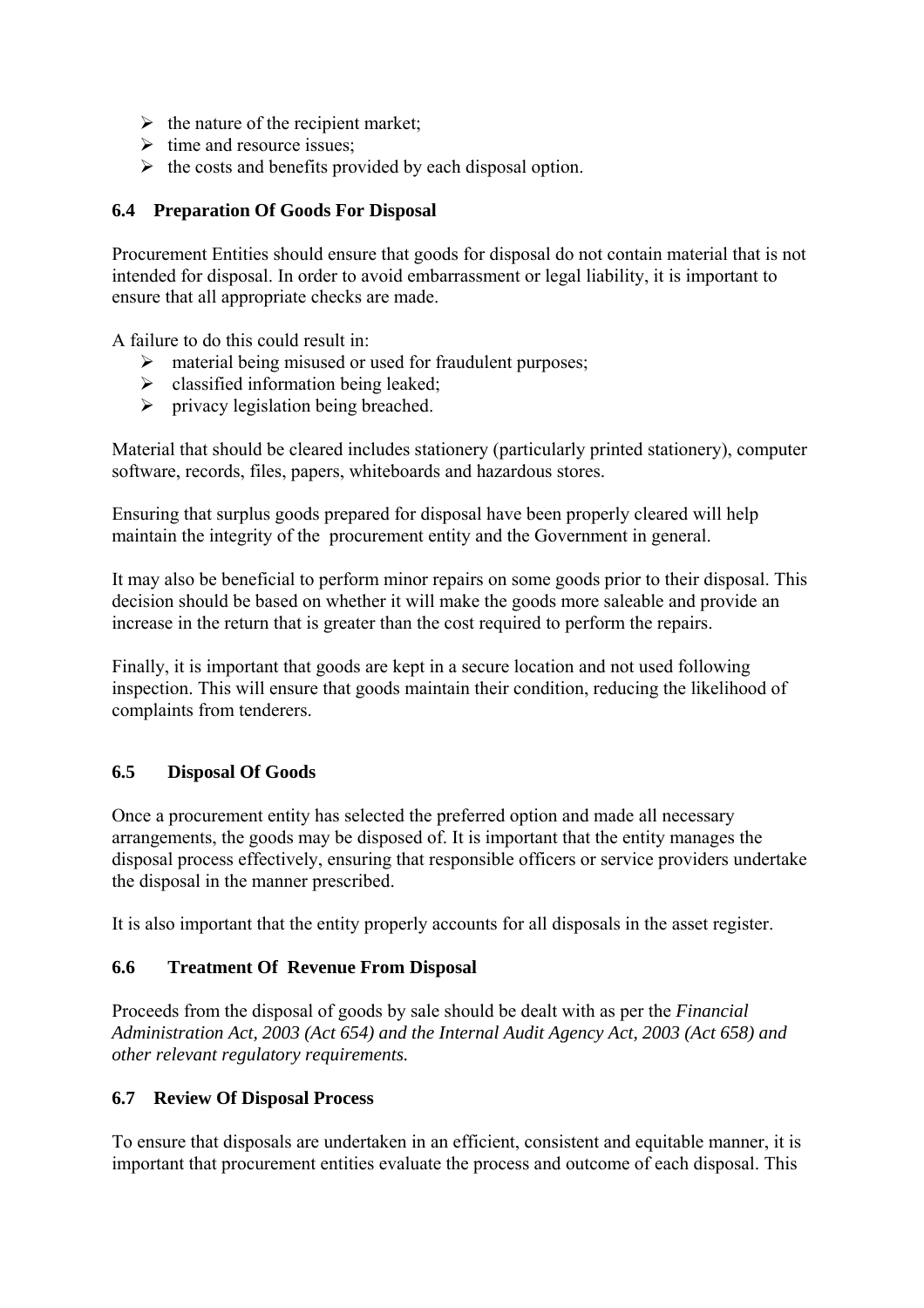should be undertaken at a level that is commensurate with the value and complexity of the disposal. Evaluation enables performance to be measured against government disposal goals and assists entities in seeking continuous improvement.

#### **7. Procedures for Tendering for Disposal of Assets**

The following should also be regarded as guidelines for procurement entities wishing to offer goods or equipment for tender:

**7.1** The Head of Entity shall approve the Board of Survey's recommendation giving full details and specifications for the goods offered for tender.

**7.2** Tenders shall be advertised by the Entity according to the level of exposure the Entity Head deems appropriate with the aim of delivering the best net result for the Entity. Notification of the tender should be advertised in the National Dailies and other newspapers and publications that may attract interest in the items for tender.

**7.3** Tenders submitted by interested parties shall be held in the Tender Box in the Entity's offices until the closing date.

**7.4** Tenders shall be opened by a Tender Evaluation Committee. A tender evaluation committee shall consist of 3 people including the Head of Entity, a representative of the userdepartment and a senior public servant from outside the Entity.

The details of each quotation submitted shall be date stamped and recorded. The evaluation shall then be carried out and the results recorded.

**7.5** The successful Tenderer shall be notified in writing.

**7.6** The Accounts Department of the Entity shall be notified of the sale in a specified format giving full details of the goods tendered, the name of the successful Tenderer and the account number the money shall be paid into. The Asset Register for that item shall be amended accordingly by the Entity.

#### **8. Special Provisions Relating to IT Equipment**

**8.1** Because of the rate of change in technology equipment, large numbers of machines become obsolete on a regular basis and most machines have no residual value after a 3-5 year period of use.

**8.3** Machines and equipment certified by the Entity to be obsolete and to have no residual and no market value shall be disposed in the most cost effective manner.

**8.4** Generally, donation of the equipment is the recommended approach as some community service organisation may be able to extract some value from the equipment.

No liability for such goods shall be accepted by the Entity.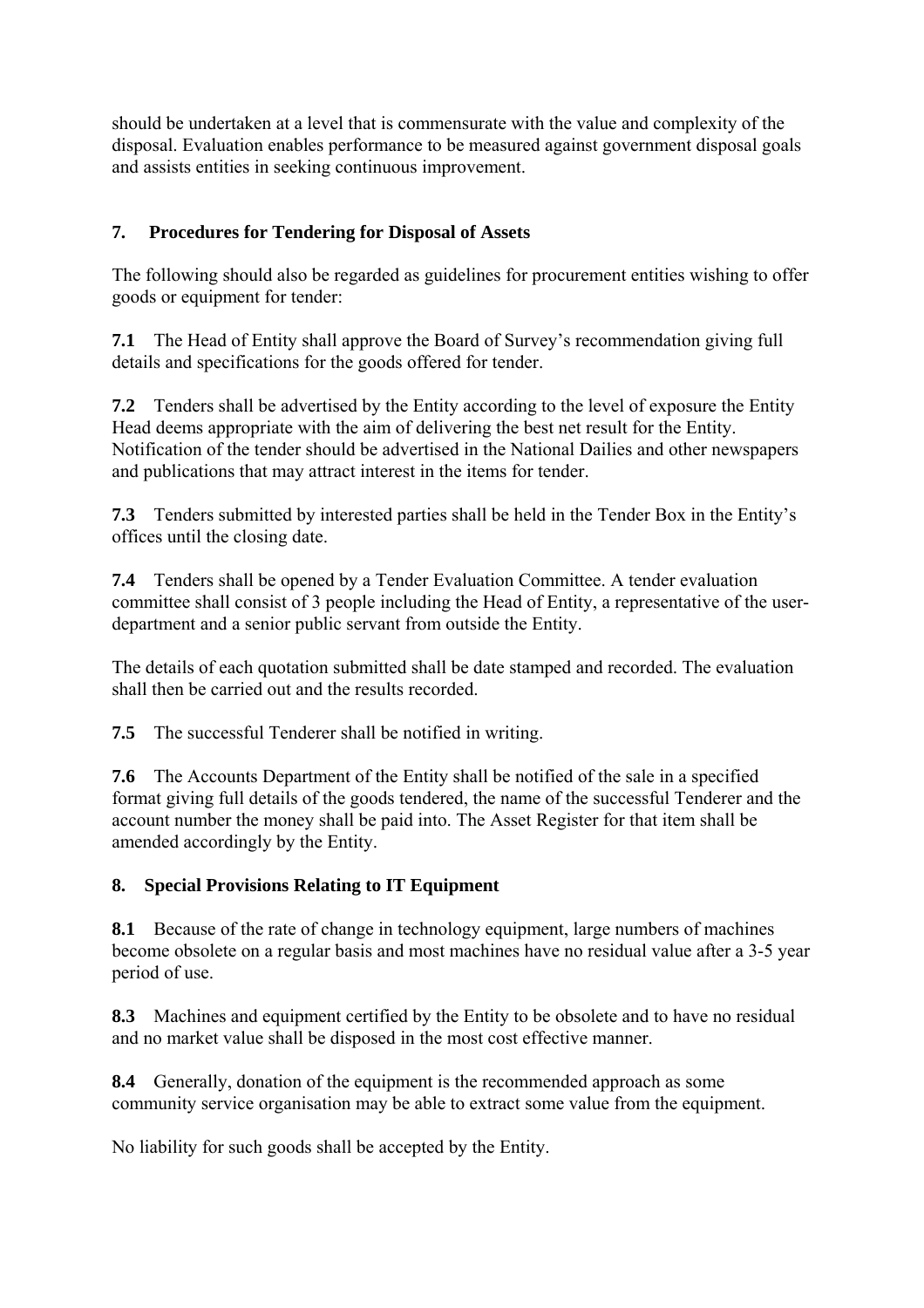#### **9. Other Issues**

#### **9.1 Entity liability**

The Entity shall offer no warranty on the condition of the goods it sells. The request for tender, auction catalogues or any other sales documentation should provide as full a description of the items as possible, specify that goods are sold 'ex works' or 'as is, where is', and invite prospective buyers to inspect the goods before the sale.

Where there are faults or wear or some other flaw in the item being disposed of, these must be clearly stated to any prospective buyer.

The documentation must advise that the Entity will not admit any claims on the grounds of defective goods, misdescription or error in quantity. A buyer may, however, lodge a claim for a pro rata adjustment of the purchase price should there be a deficiency between the quantity of goods described and those available at the time of delivery.

#### **9.4 Revenue from sales**

In general, the proceeds from sales shall be handled in accordance with the Financial Administration Act, 2003 (Act 654) and the Internal Audit Agency Act, 2003 (Act 658). If an agreement for the retention of such revenue has been entered into, then the receipts are to be handled in accordance with the terms of that agreement.

In some cases the Entity may not be able to arrange disposal of some equipment unless the donor agrees or the Entity may be required to pay the proceeds to that donor. The responsibility lies with the Entity arranging disposal to meet all such requirements.

#### **9.3 Lost or Stolen Plant and Equipment**

Lost or stolen plant and equipment must be reported to the Head of Entity immediately the situation is discovered. The Head of Entity shall ensure that the incident is recorded and an investigation is conducted. Where appropriate the Head of Entity will ensure that these matters are reported to the police.

Insurance claims are initiated as a separate event. Subsequently, an 'Asset Disposal' form will be required to update the asset register. Additional reporting may be required in the event of large and/or frequent losses.

#### **9.5 Unintentional Loss**

Entities should check that assets for disposal do not contain material that is not intended for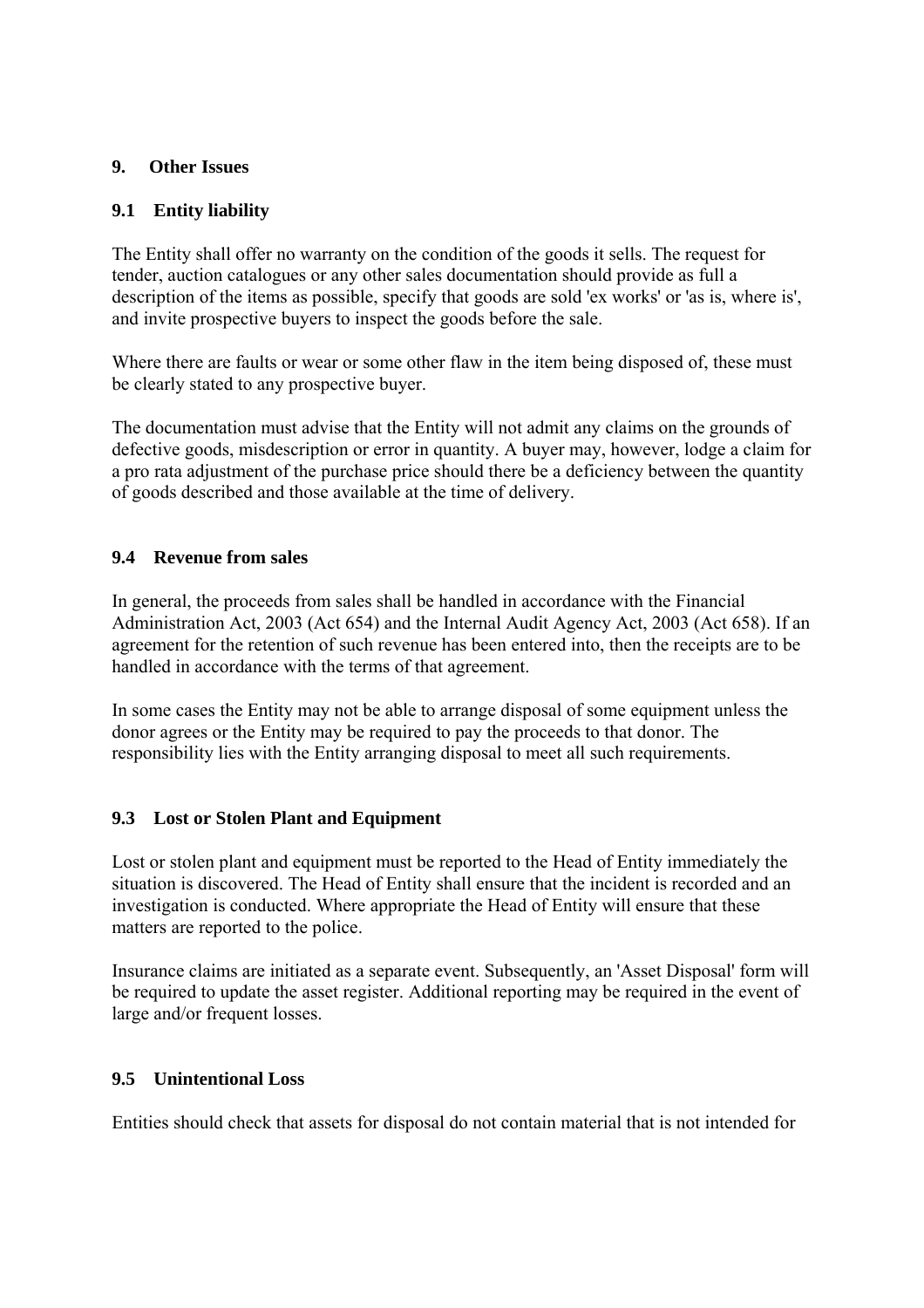disposal. By neglecting to make appropriate checks Entities may be embarrassed later. Examples of material that should be cleared from assets before disposal are:

- $\triangleright$  stationery-particularly printed stationery, which could be misused, or used for fraudulent purposes;
- $\triangleright$  software, the unauthorised movement of which could breach licence agreements;
- $\triangleright$  records, files, papers or whiteboards containing information which, if disclosed, could breach privacy legislation; and
- $\triangleright$  hazardous stores, the transfer of which could create legal liabilities